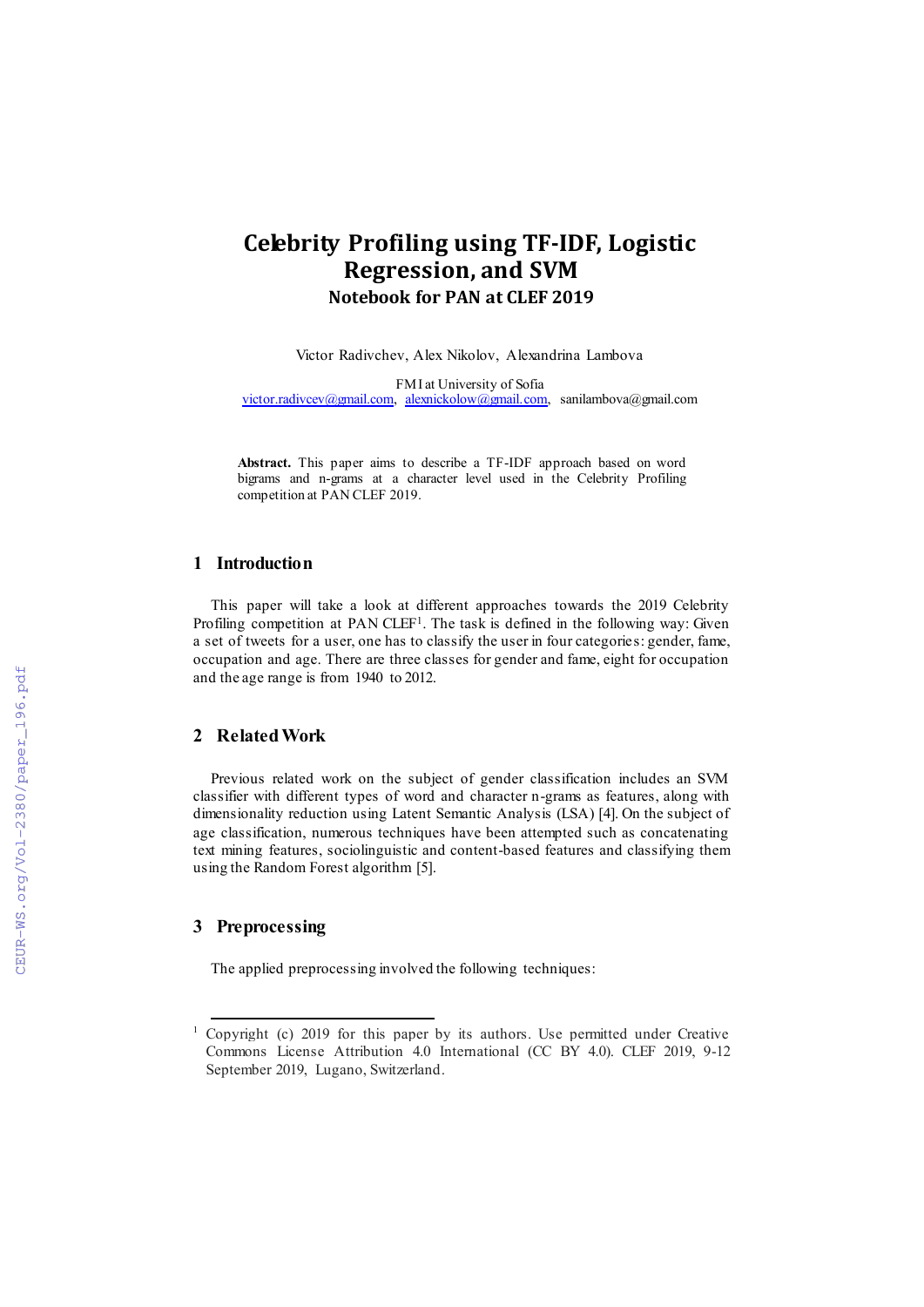- Removing all retweets of the user
- Removing all symbols except for letters, numbers,  $\overline{a}$ , and #
- Replacing all hyperlinks with a special  $\langle \langle url \rangle$  token
- Replacing all user tagging with a special *<user>* token
- Substituting multiple consecutive spaces with a single one
- Adding a special *<sep* token at the end of each tweet in order to distinguish between each tweet's beginning and end.

Two additional ways of preprocessing were tested but proved to have poorer results on a baseline model, which used logistic regression, taking TF-IDF vectors with 10,000 features, the first one tried preserving the retweets of the users, the second one substituted happy and sad emojis, such as ':-)', ':)', ':D', ':S', ':(', ':<' amongst others, with special *<happy>* and *<sad>* tokens.

We chose to split the provided data into a training and validation set in a ratio of 80:20.

|                                    | Gender F1<br>score<br>on<br>training set | Gender F1<br>score<br>on<br>validation<br>set | Fame F1<br>score on<br>training<br>set | Fame<br>F1<br>score<br>on<br>validation<br>set | Occupation<br>F1 score on<br>training set | Occupation<br>F1 score on<br>validation<br>set |
|------------------------------------|------------------------------------------|-----------------------------------------------|----------------------------------------|------------------------------------------------|-------------------------------------------|------------------------------------------------|
| Discarding ret weets<br>and emojis | 0.5483                                   | 0.5514                                        | 0.3818                                 | 0.3687                                         | 0.3597                                    | 0.3529                                         |
| Preserving retweets                | 0.5237                                   | 0.5331                                        | 0.3675                                 | 0.3600                                         | 0.3564                                    | 0.3488                                         |
| Replacing emojis                   | 0.5233<br>$ -$                           | 0.5326                                        | 0.3670                                 | 0.3600<br>.                                    | 0.3569                                    | 0.3491                                         |

*Table 1 - Different preprocessing results on a baseline tf-idf model with logistic regression*

#### **4 Submitted model**

 The submitted approach used the described above preprocessing on a subset of all tweets per user. The subset for each user was chosen randomly and had a maximum cardinality of 500. The users' tweets were vectorized with a TF-IDF vectorizer, taking into account the top 10,000 features from word bigrams. A combination of logistic regression and SVM were used as models for each different task. Different class weights were used for each task based on the number of labeled examples from each class – the more examples a particular class has, the lower the class weight assigned to that class will be. The computed class weights were directly supplied to each tested algorithm as a parameter (*class\_weights*). For the task of identifying the users' gender, the following class weights were used:

*Male – 0.46586179, Female – 1.17494337, Nonbinary – 428.12698413*

The class weights used for the fame task are as follows:

*Rising – 7.52987159, Star – 0.44780927, Superstar – 1.57703327*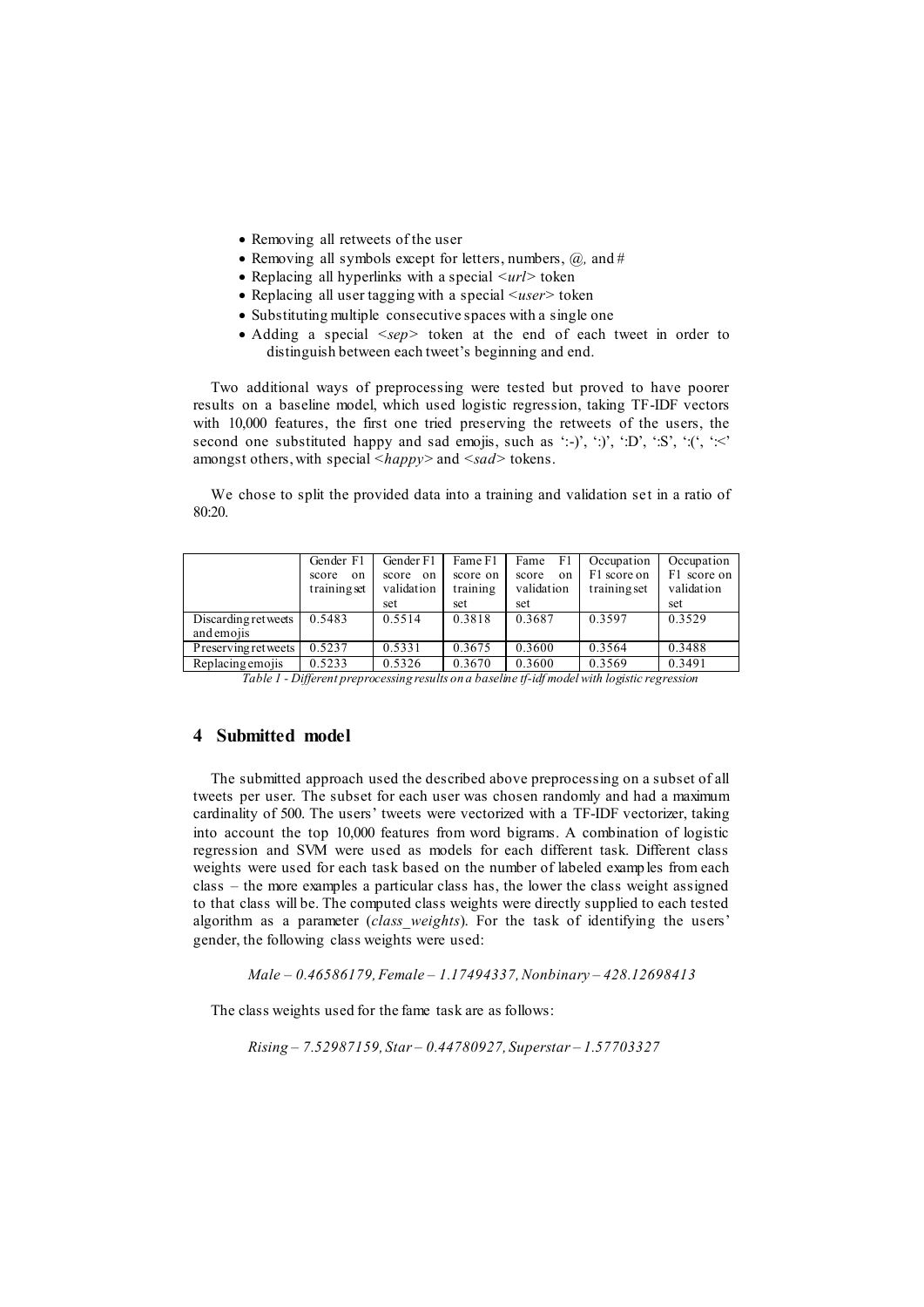For the occupation task the following class weights were used:

*Sports – 0.31435894, Performer – 0.42521125, Creator – 0.7731025, Politics – 1.49844444, Manager – 5.57272727, Science – 5.10060514, Professional – 8.08513189, Religious – 140.4791667*

The results from tests on different models using different hyperparameters are described below.

|                                               | Gender training set F1 | Gender validation set F1 |
|-----------------------------------------------|------------------------|--------------------------|
| Logreg, multiclass=ovr                        | 0.94160                | 0.61237                  |
| Logreg, multiclass=multi,<br>solver=newton cg | 0.92809                | 0.71714                  |
| SVM, default                                  | 0.98185                | 0.62486                  |
| SVM, multiclass=hinge                         | 0.97299                | 0.62283                  |
| SVM, default, $c=1.25$                        | 0.99161                | 0.62583                  |
| SVM, default, $c=1.5$                         | 0.99280                | 0.62503                  |
| SVM, default, $c=0.75$                        | 0.97917                | 0.62575                  |
| SVM, default, c=1                             | 0.94627                | 0.62031                  |

*Table 2 - Results from experiments on gender using different models and hyperparameters*

We can see that logistic regression with hyperparameters *multiclass=multi* and *solver=newton\_cg* achieved the best results on the test set – 0.71714

|                                  | Fame training set F1 | Gender validation set F1 |
|----------------------------------|----------------------|--------------------------|
| Logreg, multiclass=ovr           | 0.75532              | 0.60251                  |
| Logreg, solver=lbfgs,            | 0.71992              | 0.58420                  |
| multiclass=multinomial           |                      |                          |
| Logreg, solver=sag,              | 0.66106              | 0.55128                  |
| multiclass=multinomial           |                      |                          |
| Logreg solver=newton cg,         | 0.66454              | 0.56460                  |
| multiclass=multinomial           |                      |                          |
| Logreg, solver=lbfgs,            | 0.66423              | 0.55954                  |
| multiclass=multinomial           |                      |                          |
| Logreg, multiclass=ovr, c=1.5    | 0.79114              | 0.60687                  |
| Logreg, multiclass=ovr, $c=1.25$ | 0.77595              | 0.60297                  |
| Logreg, multiclass=ovr, $c=1.75$ | 0.80434              | 0.60462                  |
| SVM, default                     | 0.91779              | 0.59683                  |
| SVM, multiclass=crammer singer   | 0.81824              | 0.58902                  |
| SVM, c=0.75                      | 0.90750              | 0.60500                  |
| SVM, $c=0.5$                     | 0.88860              | 0.61160                  |
| $SVM$ , $c=0.1$                  | 0.76788              | 0.61987                  |

*Table 3- Results from experiments on fame using different models and hyperparameters*

|                                                     | Occupation training set F1 | Occupation validation set $\overline{FI}$ |
|-----------------------------------------------------|----------------------------|-------------------------------------------|
| Logreg, default                                     | 0.73271                    | 0.49652                                   |
| Logreg, solver=newton cg,<br>multiclass=multinomial | 0.76639                    | 0.49946                                   |
| Logreg, solver=sag,<br>multiclass=multinomial       | 0.52213                    | 0.40665                                   |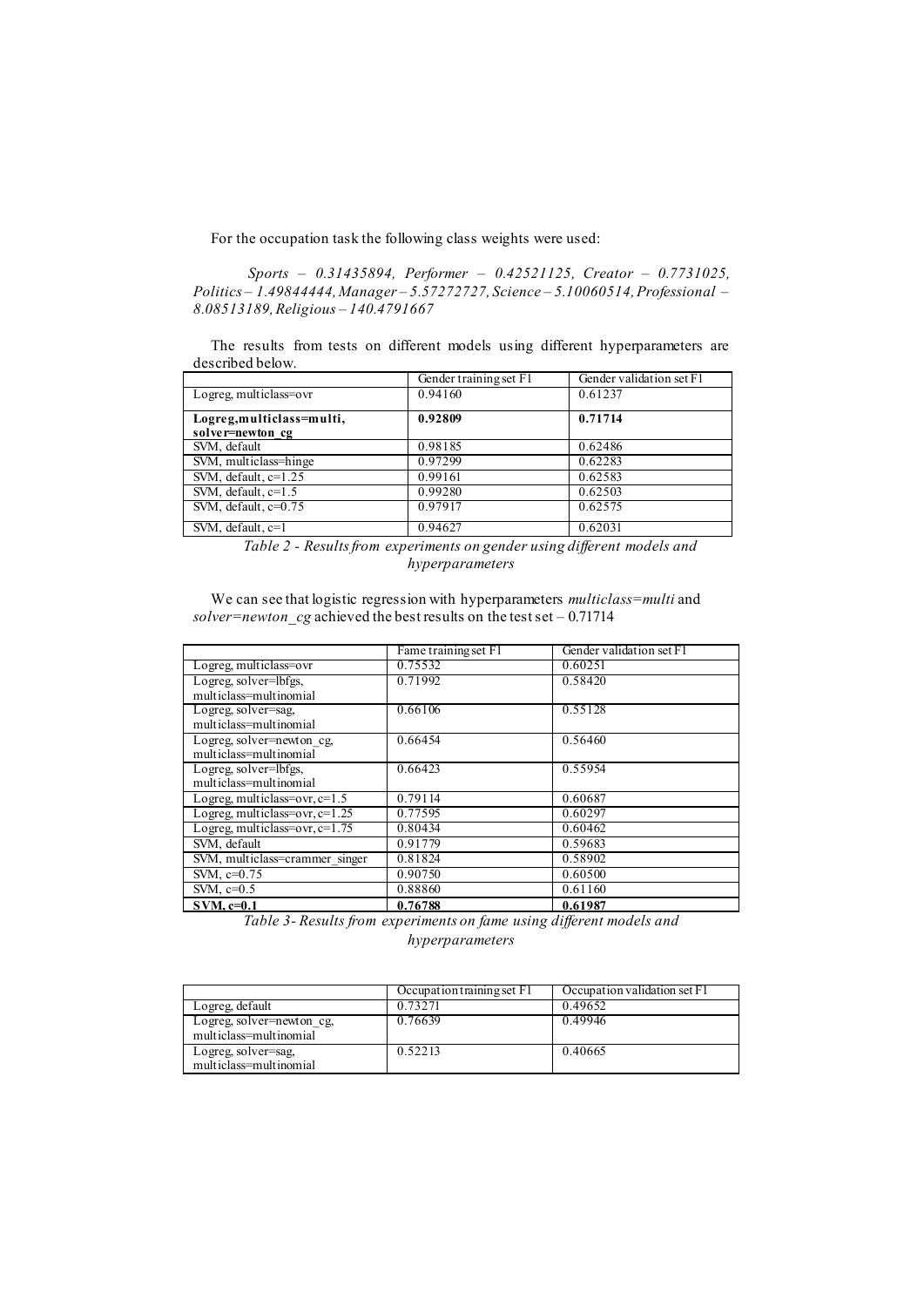| Logreg, solver=lbfgs,<br>multiclass=multinomial | 0.76189 | 0.50081 |
|-------------------------------------------------|---------|---------|
| Logreg, solver=lbfgs, multiclass=ovr            | 0.72876 | 0.48533 |
| Logreg, solver=newton_cg,                       | 0.82161 | 0.50036 |
| multiclass=multinomial, c=2                     |         |         |
| SVM, default                                    | 0.93019 | 0.50172 |
| SVM, multiclass=crammer singer                  | 0.87430 | 0.48280 |
| SVM, loss=hinge                                 | 0.80346 | 0.48499 |
| SVM, $c=0.75$                                   | 0.91441 | 0.50713 |
| $SVM$ . $c=0.5$                                 | 0.88658 | 0.50865 |

*Table 4 - Results from experiments on occupation using different models and hyperparameters*

For the task of identifying a person's age, the range of years were divided into eight classes (subranges) and each time the model predicted the mean year for an interval. The intervals were constructed in such a manner, that assuming the true age of a user lied within an interval, predicting the interval's mean would result in a correct guess due to the amount of error the contestants are allowed when predicting a user's birthyear.

| Interval range | Mean year |
|----------------|-----------|
| 1940-1955      | 1947      |
| 1965-1969      | 1963      |
| 1970-1980      | 1975      |
| 1981-1989      | 1985      |
| 1990-1997      | 1993      |
| 1998-2004      | 2001      |
| 2005-2009      | 2007      |
| 2010-2012      | 2011      |

*Table 5 – Different interval ranges used with their mean year*

|                     | Age training set F1 | Age validation set F1 |
|---------------------|---------------------|-----------------------|
| <b>SVM</b>          | 0.90365             | 0.55928               |
| Linear regression   | 0.52186             | 0.34121               |
| Logistic regression | 0.80465             | 0.62479               |
| _ _ _ _ _           |                     | - -                   |

*Table 6 - Results from experiments on age using different models*

The following results on the test set were achieved using the models highlighted in bold:

Test set 1: C rank – 0.59259, Gender F1 – 0.72599, Fame F1 – 0.55084, Occupation F1 – 0.51539, Age F1 – 0.61845

Test set 2: C rank – 0.55893, Gender F1 – 0.60896, Fame F1 – 0.54795, Occupation F1 – 0.46128, Age F1 – 0.65727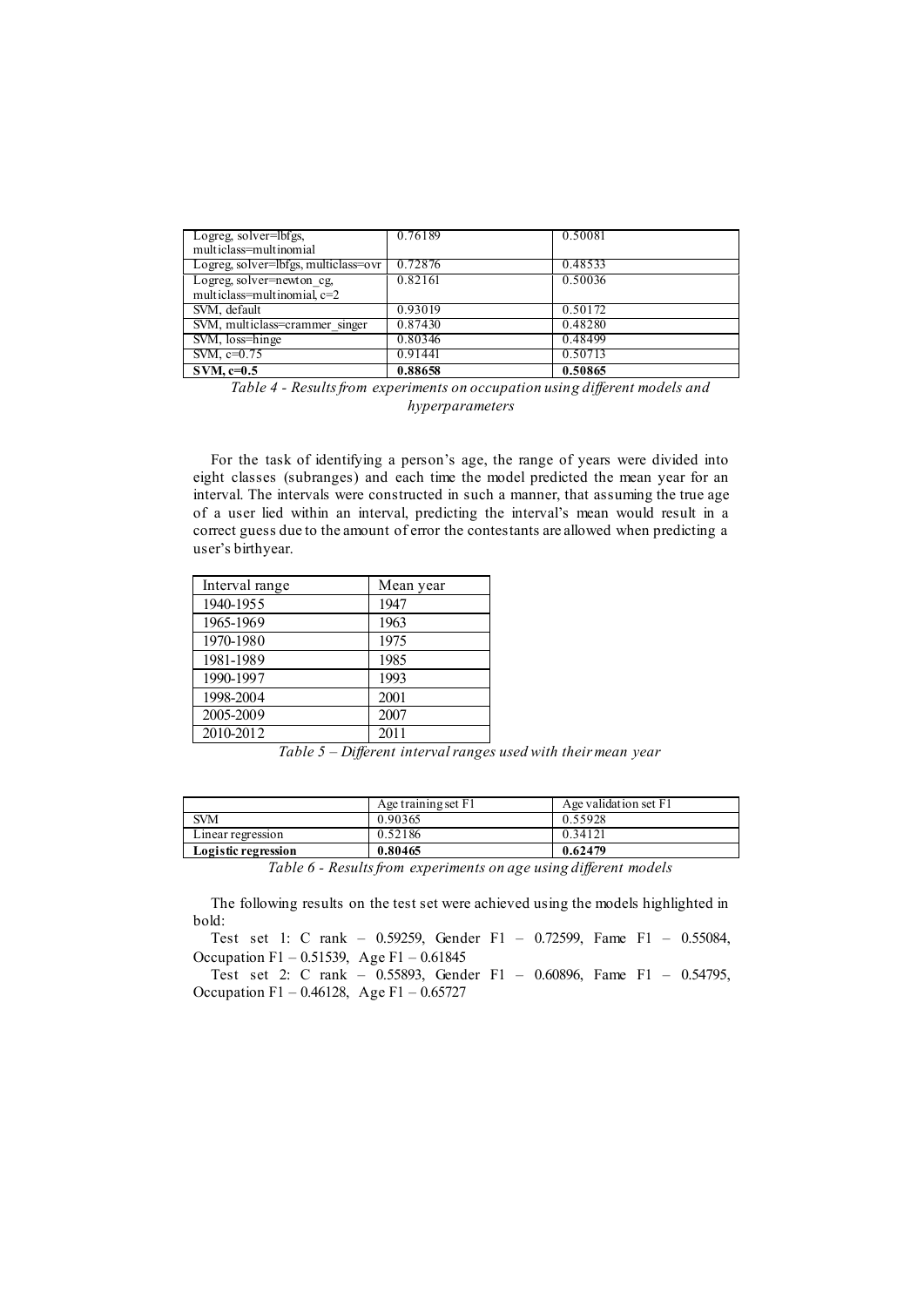# **5 Alternative Features and Methods: An Analysis of Negative Results**

In this section we will discuss other attempted techniques, which did not prove to be as successful as the one mentioned above.

#### **5.1 Using character n-grams**

Our team also attempted to represent each user as a TF-IDF vector of the top 10,000 features using n-grams on a character level, the chosen range was 3- and 4 grams. Once again, we sampled 500 tweets for each user before attempting to vectorize the user. The achieved results were poorer than those achieved from the TF-DF based on word bigrams.

### **5.2 More complex models**

This section examines the multi-layered neural network approaches we attempted.

## **5.2.1 Regular feed forward neural networks**

We tried replacing the Linear SVM and Logistic regression with other models, having more capacity. One such is the multilayer perceptron. In order to protect against overfitting (which could be a serious problem when having 10 000/20 000 features and 27 000 examples) we used a relatively shallow model with 2 hidden layers, PRELU activation and dropout of 0.5, trained with Adam optimizer. We also used balanced class weights. We experimented with only TF-IDF features and a concatenation of TF-IDF and character n-grams. However, the inability to mid a global optimum seems to have had a more detrimental effect than a positive one from the deeper model.

|                            | Fame training set F1 | Fame validation set F1 |
|----------------------------|----------------------|------------------------|
| Tf-idf                     | 0.82197              | 0.58564                |
| Tf-idf + character n-grams | 0.83256              | 0.59131                |

*Table 7 - Results from experiments on Fame using different MLP models*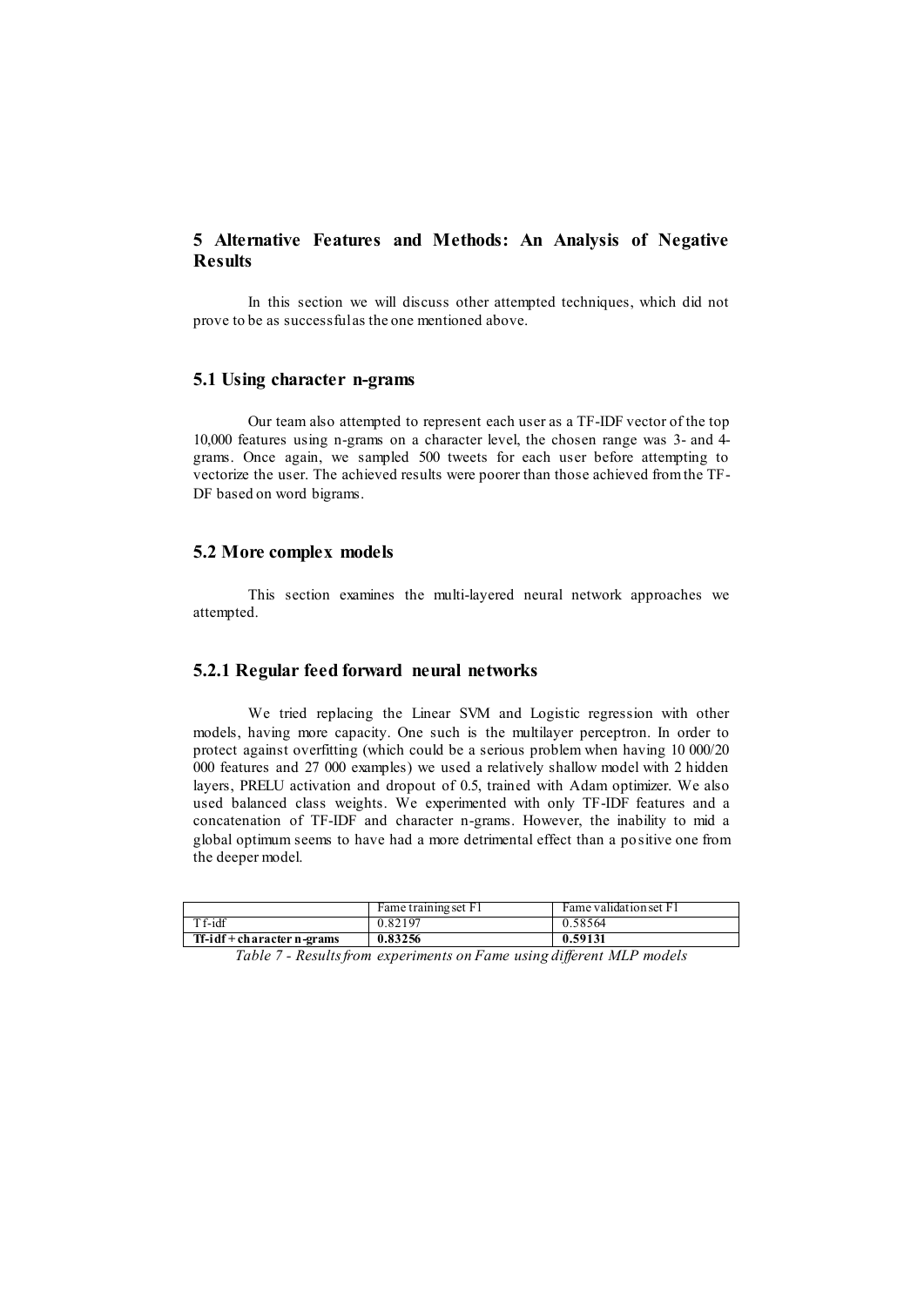## **5.2.2 GloVe embeddings and 1D CNN**

With the recent advances in natural language processing embeddings and deep learning become increasingly more attractive. However, due to the big size of information per person, their usage is not straightforward. In order to handle that, we used the following model:

- First we removed all retweets
- In order to equalize the number of tweets per person we selected only the first 1000 for each
- We used GloVes's default preprocessing and TweetTokenizer
- We averaged Glove's embeddings for each tweet
- For each person we constructed a 200 \* 1000 matrix (padded with 0 if the person has less than 1000 tweets) which we used as the input of our model
- The model was DPCNN [6].
- We also tried training each task individually and all of them together with a multihead classifier.

Unfortunately, this did not produce satisfactory results. There was no real difference between individual models and the multihead one. Accuracy-wise the models were slightly behind the logistic regression, but their F1 score was underwhelming. Using class weights severely impacted the training process, leading to very low scores.

|                 | Fame training set F1 | Fame validation set F1 |
|-----------------|----------------------|------------------------|
| $GloVe + DPCNN$ | 0.68427              | 0.39955                |
|                 |                      |                        |

*Table 8 - Results from experiments on Fame using GloVe and DPCNN*

# **6 References**

[1] Daelemans, W., Kestemont, M., Manjavancas, E., Potthast, M., Rangel, F., Rosso, P., Specht, G., Stamatatos, E., Stein, B., Tschuggnall, M., Wiegmann, M., Zangerle, E.: Overview of PAN 2019: Author Profiling, Celebrity Profiling, Cross-domain Authorship Attribution and Style Change Detection. In: Crestani, F., Braschler, M., Savoy, J., Rauber, A., Müller, H., Losada, D., Heinatz, G., Cappellato, L., Ferro, N. (eds.) Proceedings of the Tenth International Conference of the CLEF Association (CLEF 2019). Springer (Sep 2019)

[2] Potthast, M., Gollub, T., Wiegmann, M., Stein, B.: TIRA Integrated Research Architecture. In: Ferro, N., Peters, C. (eds.) Information Retrieval Evaluation in a Changing World - Lessons Learned from 20 Years of CLEF. Springer (2019)